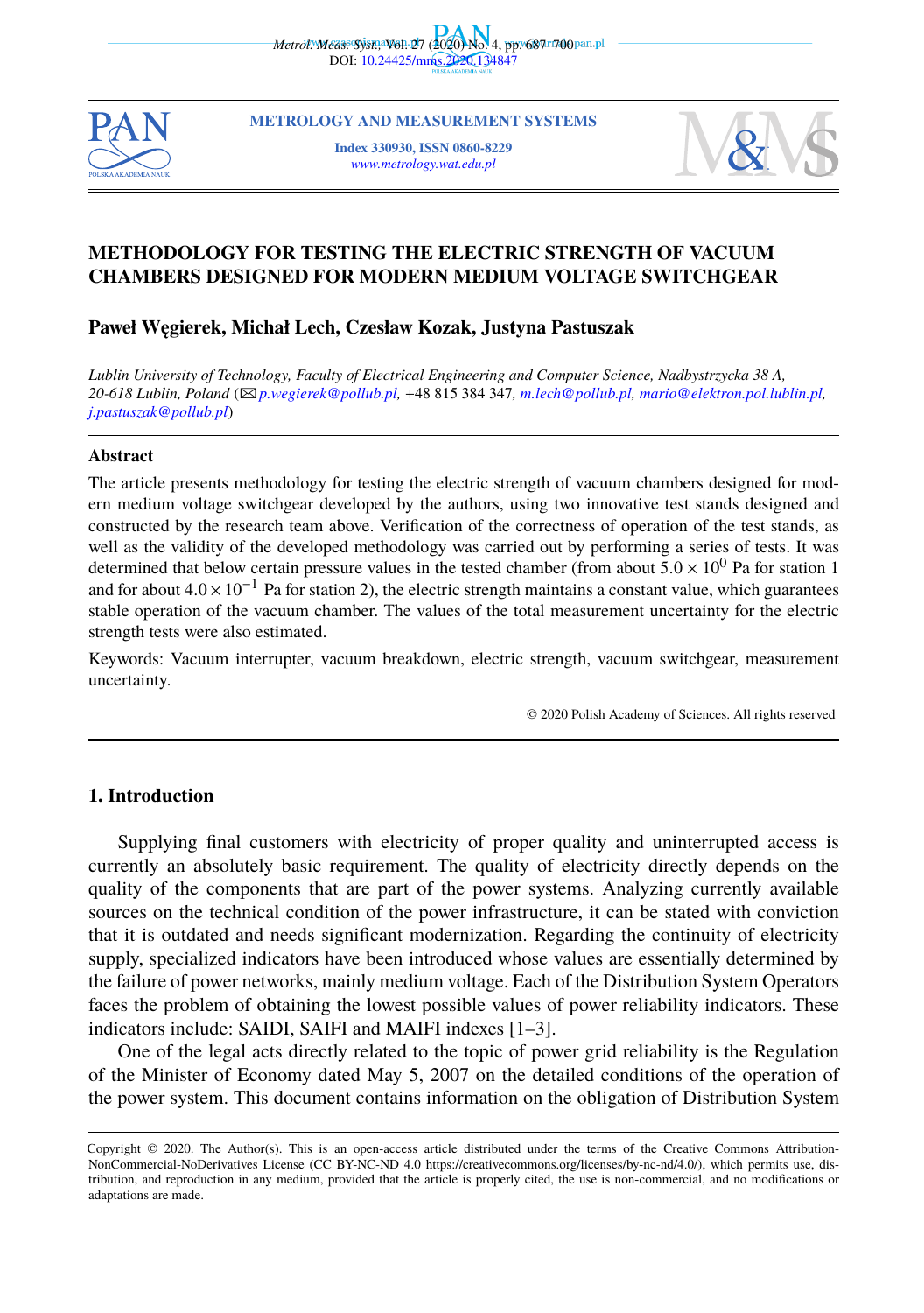Operators to make public on their websites the SAIDI, SAIFI (indicators designated separately for planned and unplanned interruptions) together with MAIFI [3]. Another document specifying detailed information on the mechanisms of calculation of the above-mentioned indicators and requirements, as well as penalties and bonuses for final results is specified in the Quality Regulation 2018-2025 [4] for Distribution System Operators.

Figure 1 shows the development of the planned and unplanned SAIDI index, taking into account the disastrous interruptions between 2016 and 2019. The storms that occurred in August and October 2017 confirmed everyone's belief that this type of event determines the total value of this indicator during the year. Analyzing the SAIDI indicators for planned interruptions, one can see that there was a clear downward trend in the years 2016-2019, however, it is far from the European average.



Fig. 1. SAIDI index in Poland in the years 2016-2019 (own elaboration, based on) [1, 2].

When analysing the reliability indicators of electricity supply in Poland, it is worth noting how they are shaped in other European countries. Fig. 2 shows the SAIDI indicator for unplanned and catastrophic interruptions in 2016 for selected European countries. These diagrams strengthen the belief that Poland is far behind the other European countries in terms of reliability indicators. Switzerland, Germany, Denmark, Luxembourg and the Netherlands are among the leaders in terms of the lowest unplanned and catastrophic SAIDI values. In 2016, each electricity customer in these countries was out of power for no more than 20 minutes. For comparison, in Poland this time was about 192 minutes.

The draft for the Polish Energy Policy until the year 2040 assumes that by 2025, energy supply quality indicators should reach the EU average and remain at the level of the EU average in subsequent years [6]. Reaching the values of SAIDI and SAIFI indicators at the level of the abovementioned countries is certainly a great challenge for Polish DSOs, but it is also a motivation to take further actions that may improve the reliability of Polish power networks. Many research institutions and scientific entities are carrying out a number of advanced activities in this direction. An example is the research described in [7–9]. Cooperation between business and science can in the coming years prove a solution to the existing problems of power companies.

Most of the currently used insulation media in medium voltage overhead power devices are based on sulphur hexafluoride (SF6). The gas is odorless, colorless, non-toxic and non-flammable under normal conditions. It belongs to the so-called fluorinated greenhouse gases that increase the atmosphere temperature. SF6 gas is the most powerful greenhouse gas classified so far. The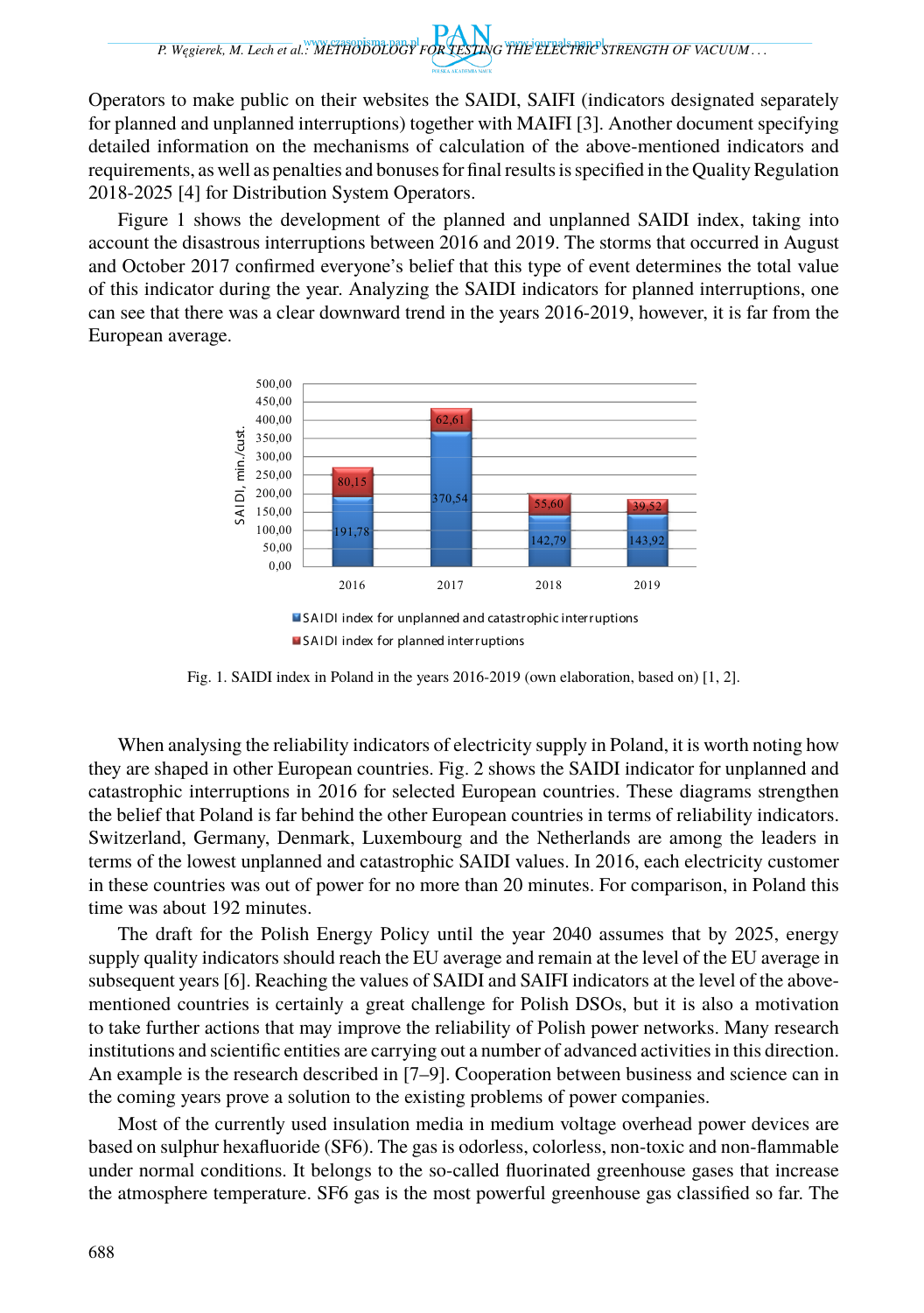

Fig. 2. SAIDI index for unplanned interruptions in 2016 for European countries [5].

parameter known as global warming potential (GWP) for sulphur hexafluoride is 22.200 which means that 1 kg of SF6 is equivalent to 22 200 kg of carbon dioxide.

Many global organizations and institutions have turned their attention to the harmfulness of sulphur hexafluoride [10–12]. In 1987, the Montreal Protocol was signed, the aim of which is to prevent the formation of an ozone hole, and to limit the use of substances that damage the ozone layer. A similar idea is taken up by another document, the Kyoto Protocol, in force since 2005. Environmental protection is also the subject of discussions in the European Union's committees. The regulation concerning fluorinated greenhouse gases assumes the reduction of emissions of these gases in EU countries by about 73% by 2030 and by about 75% by 2050 in relation to 1990.

Vacuum technology is an alternative to the harmful gas SF6, the use of which in electrical engineering has been known practically since the beginning of electricity [13]. Vacuum, as an insulating and extinguishing medium used in switchgear, has displaced other centres of operation, thus the vast majority of medium voltage switches and disconnectors currently produced are devices with vacuum chambers [14–17]. The advantage of this technology over other solutions results from its extraordinary properties such as environmental neutrality, high switching durability, any working position of the device, quick recovery of electric strength or lack of explosion and fire hazard [13]. A significant number of installed devices with vacuum chambers are directly connected with the necessity to diagnose them in terms of vacuum condition. A number of existing diagnostic methods are used for this purpose to assess the correct operation of vacuum extinguishing chambers. These methods have been described in detail in the papers [18–24]. Unfortunately, due to the fact that these methods cannot be applied during the operation of a given device, their application requires a number of activities such as disassembly, work in laboratory conditions and reassembly, which directly affects the increase in reliability indicators.

Due to the requirements and limitations above, there is a legitimate need to develop new devices with better operational parameters and free from harmful SF6. The response to this demand is the EKTOS switch disconnector, which is the final result of the project entitled: *Development and implementation for the production of an innovative overhead vacuum switch disconnector dedicated to intelligent medium voltage networks* implemented by the Lublin University of Technology in consortium with the company EKTO from Białystok as part of the activities supported by the National Center for Research and Development.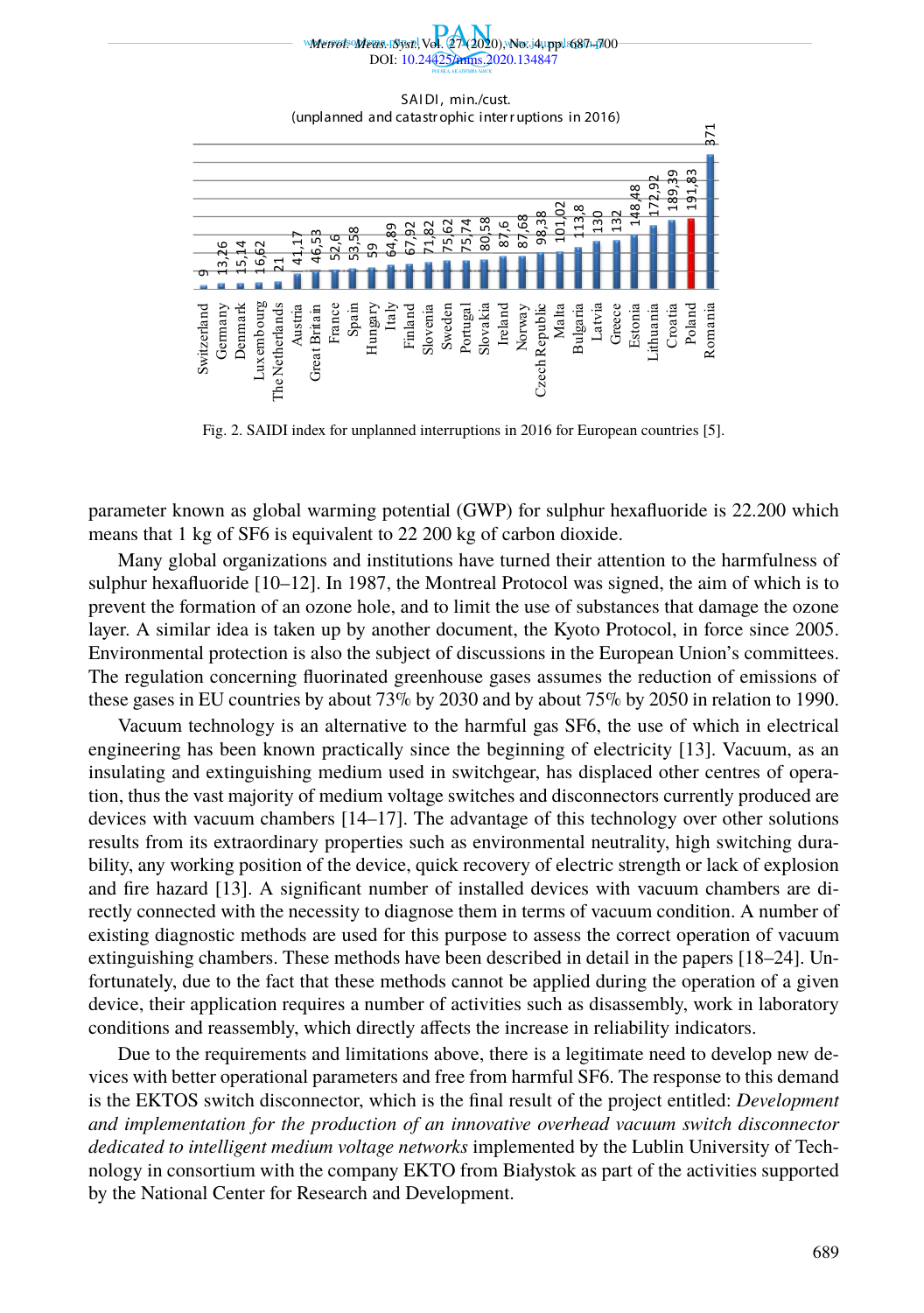*P. W ˛egierek, M. Lech et al.: METHODOLOGY FOR TESTING THE ELECTRIC STRENGTH OF VACUUM . . .*

The motivation to undertake research related to vacuum chambers was, inter alia, growing demand for electricity and requirements for the reliability of electricity supply, which is directly related to the need to improve the rated parameters of vacuum chambers with their simultaneous miniaturization. These include rated current, breaking current, cut-off current, and dielectric strength. Additionally, there is a strong need to develop a method of continuous (online) diagnostics of the vacuum level in extinguishing chambers.

Two original test stands as described later on can be used for this purpose. One of them creates the possibility of testing the vacuum chambers currently used in electric switchgear, as well as their diagnostics in terms of the state of vacuum. The other, enables a number of innovative research processes to be carried out that give a chance of developing new solutions for modern power equipment on a global scale.

### **2. The authors' laboratory stands for testing vacuum extinguishing chambers**

The first of the author' test stands consists of a specialist mobile construction, in which it is possible to mount the vacuum chamber to be tested, as well as to connect the power supply and load the stand with power cables terminated with angular connector heads. The possibility of precise adjustment of the specified inter-contact distance is ensured by installing an extraction screw with a 1 mm pitch thread. In order to even out the distribution of electromagnetic field inside the stand, screens made of copper pipes and stainless-steel balls were mounted. The test object in the above-described station are disconnector vacuum chambers, designed to connect the current circuits of overhead medium voltage power networks.

They are characterized by small dimensions, high operational reliability, arc insulation from the environment, quiet operation, any operating position and resistance to vibration and shock. They are made of movable and fixed contacts, made of copper-filtered tungsten (W-Cu) in a ratio of 70% tungsten to 30% copper. The movement of the movable contact is enabled by elastic bellows. There is also a metal condensation screen in the chamber, which protects the chamber casing from conductive particles which, when deposited on it, could cause deterioration of its parameters.

The special design of the tested chambers offers the possibility of repeated gas filling due to their unsealing and adaptation to connecting a set of vacuum pumps. In addition, for the purposes of scientific research, the vacuum chamber with modified elements was manufactured, in which the condensation screen was removed and the stationary pole was extended. This results in the ability to observe physical phenomena occurring between the chamber contacts, including electric breakdowns and the arc ignition process. The construction of the second test stand is based on the so-called demountable vacuum chamber whose main element is the discharge chamber, inside which there is a contact system terminated with contact strips made of copper-filtered tungsten (70% W, 30% Cu).

The construction of the chamber has been designed in a way that allows free access to its internal part, and thus changing the contact strips. This allows to examine the dependence of electric strength on the type of materials from which the contacts of the tested chamber are made. Thanks to the sight glasses mounted in the test stand, it is possible to precisely observe the phenomena occurring inside the chamber. The adjustment of the inter-contact distance was accomplished by integrating the movable contact assembly with a drive with a pneumatic linear actuator and a linear displacement sensor. The set value of the inter-contact distance is displayed on an LCD display attached to the structure. The operation of the drive is carried out with buttons on the operator panel or by remote control ensuring isolation of the stand from the operator performing the measurement.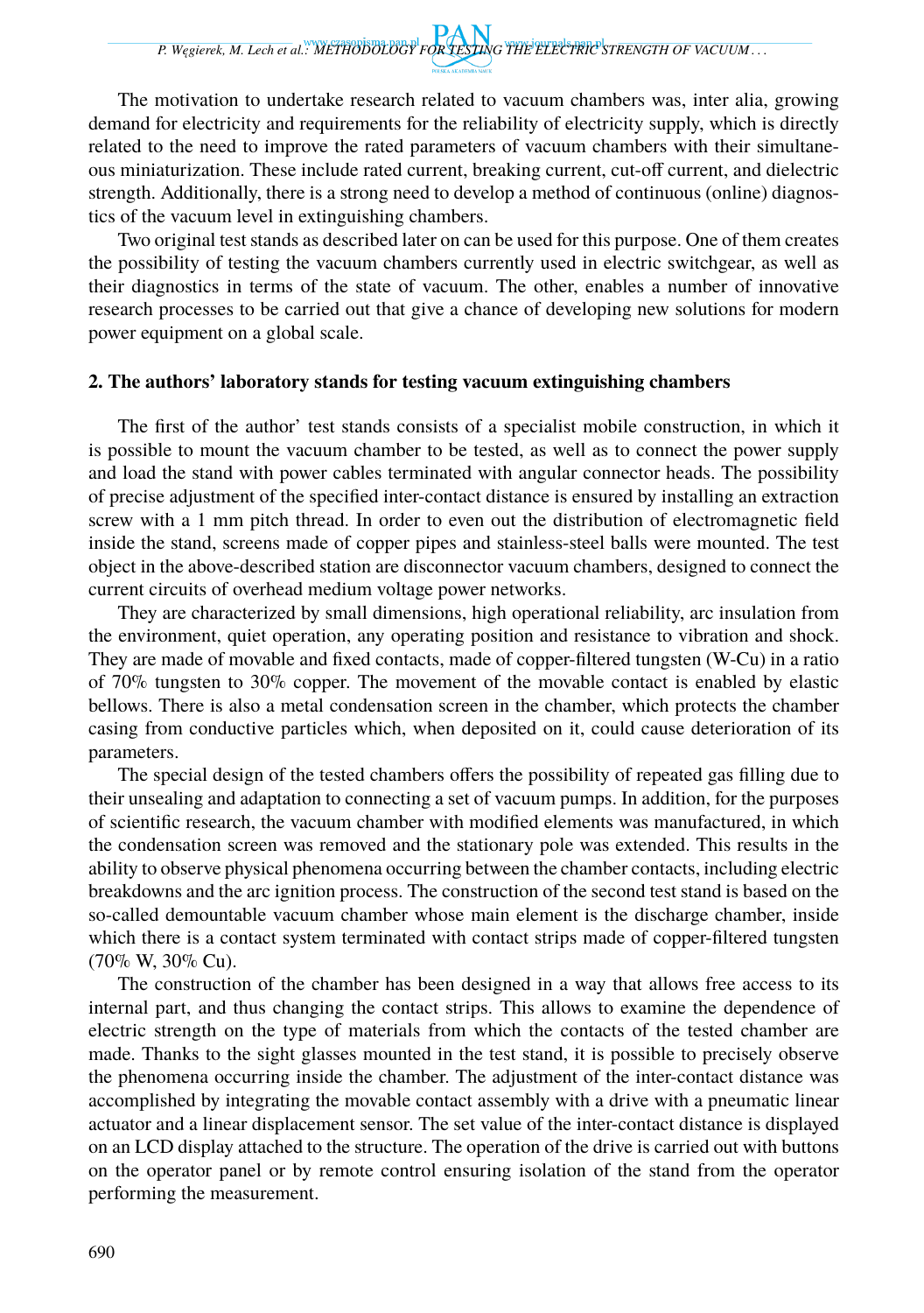

The main element of the test set supplying the above-mentioned test stands is a high voltage transformer cooperating with a modern, programmable control panel, which greatly facilitates the performance of tests. An additional capacitive divider, made on the basis of selected low-loss polypropylene capacitors ensures precise voltage measurement. The control panel is equipped with a brush voltage regulator along with the drive. The control part is a SIMATIC S7 1200 PLC controller and a dedicated measuring module. The technical parameters are presented in Table 1 and the test stands are shown in Fig. 3.

Table 1. Rated parameters of the test set.

| <b>Power transformer LV/MV</b> |             | Voltage divider |       | <b>Control panel</b> |             |
|--------------------------------|-------------|-----------------|-------|----------------------|-------------|
| Supply voltage                 | 230 V       | Supply voltage  | 50 kV | Supply voltage       | 230 V       |
| Rated power                    | $2.5$ kVA   | Capacity        | 190pF | Rated power          | 6 kVA       |
| Output voltage                 | 50 kV/25 kV | Transmission    | 412.5 | Output voltage       | $0 - 250$ V |



Fig. 3. Test stands for testing vacuum chamber  $(a - No. 1, b - No. 2)$ .

To ensure adequate pressure inside the tested vacuum chambers, a vacuum set consisting of a turbomolecular and rotary vacuum pump, cooperating with a dedicated vacuum meter and a set of specialized gauges is used. The above-mentioned system works with a capacity of 90 l/s, thanks to which it is possible to test chambers at the pressure used in the switchgear currently available on the market.

What is more, it is possible to introduce a mixture of various types of noble gases (helium, argon, neon) into the contact gap space of the chamber in order to study their effect on the electric strength of the tested system and the arc ignition process. A technical gas set is used for this purpose, with devices enabling connection and dosing of a given amount. The block diagram of the system for testing electric strength using the described test stands is shown in Fig. 4, while the electric diagram is shown in Fig. 5.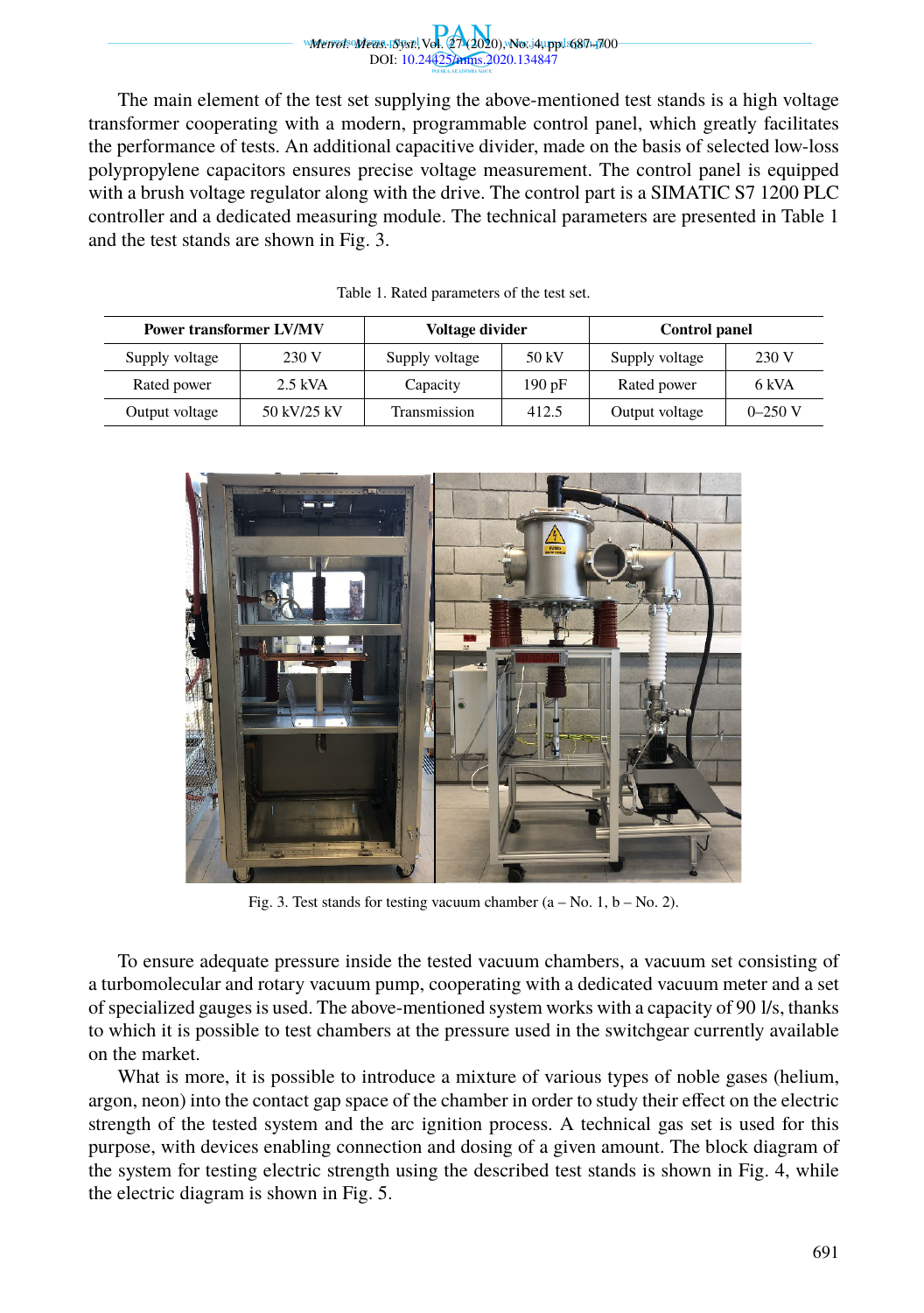

Fig. 4. Block diagram of the system for testing the electric strength of vacuum chambers (1 – computer, 2 – control panel, 3 – power transformer, 4 – capacitive divider, 5 – test stand (No. 1 or No. 2), 6 – contact system, 7 – pneumatic actuator, 8 – pneumatic manual valve, 9 – compressor, 10 – set of vacuum pumps, 11 – vacuum gauge, 12 – manual vacuum valve, 13 – technical gas set).



Fig. 5. Electric diagram of the system for testing the electric strength of vacuum chambers (1 – control panel, 2 – power transformer, 3 – capacitive divider, 4 – tested vacuum chamber, 5 – vacuum system, 6 – set of vacuum pumps, 7 – vacuum gauge, 8 – manual vacuum valve, 9 – technical gas set).

# **3. Research methodology**

With all the necessary electric connections made, the desired contact distance in the currently used test stand, and the appropriate pressure inside the vacuum chamber obtained, the determination of the test configuration in automatic mode was begun. Next the value of the test voltage, test time, rate of voltage build-up and maximum leakage current were set. Then the test was started, during which it was possible to preview the current values of the voltage and output current on the HV side, as well as preview the course of the voltage in time a the graph generated by the program. The system automatically increased the voltage applied to the test stand until there was an electric surge between the chamber contacts. The recorded value of the breakthrough voltage was used for further analysis by the authors of the test.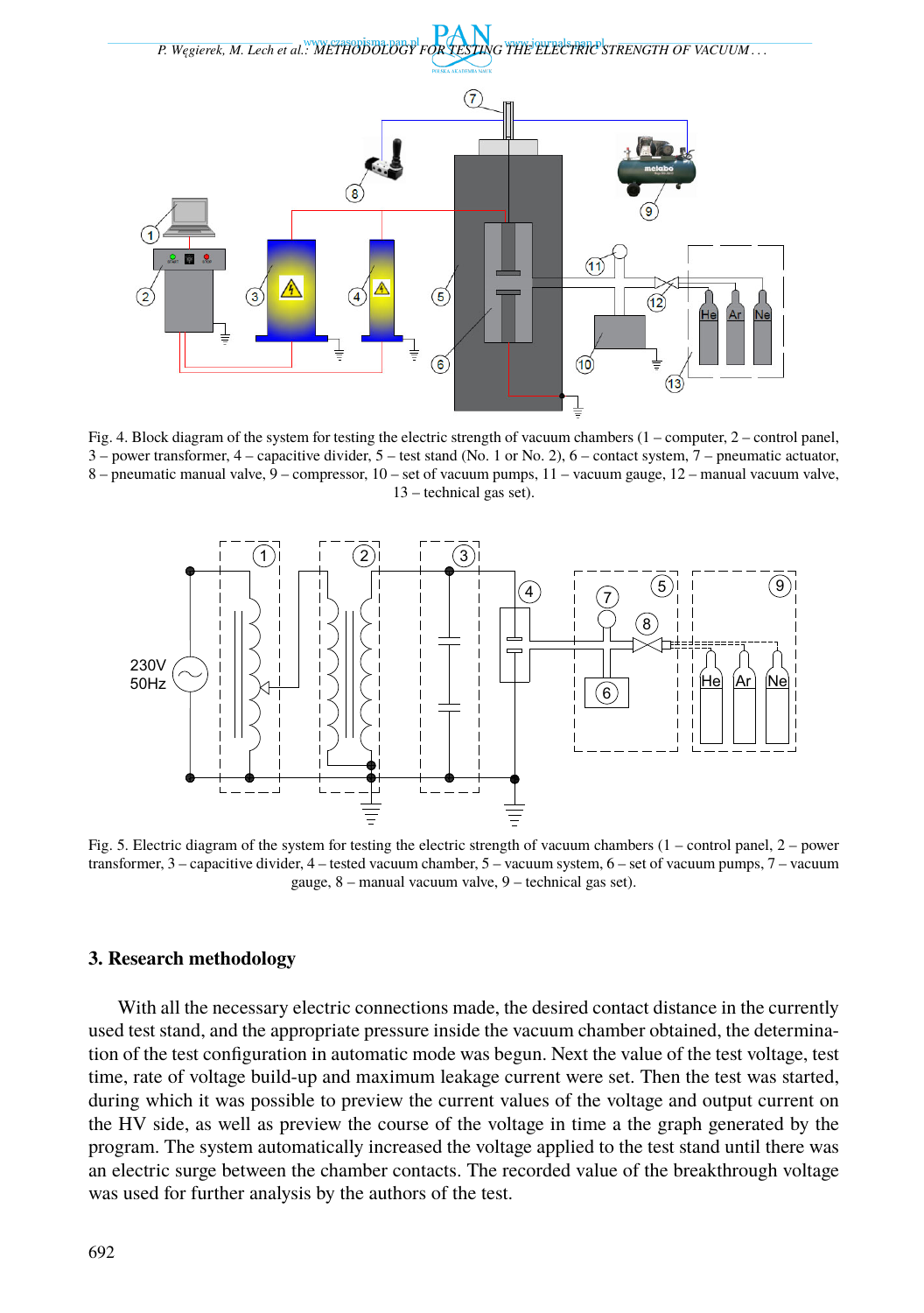

Using the above-described laboratory stands, number 1 with a special vacuum chamber installed and stand number 2 with the so-called demountable chamber the electric strength of contact systems was tested for contact gap distances in the range from 1 mm to 5 mm with a pitch of 0.1 mm and pressure inside the chambers in the range from  $4.0 \times 10^{-4}$  Pa to  $1.2 \times 10^{3}$  Pa.

#### **4. Verification of the correct operation of stands and the developed test methodology**

First of all, verification of the correct operation of laboratory stand No. 1 was carried out. For this purpose, a special vacuum chamber was installed and breakdown voltage was measured for inter-contact distances in the range of  $1\div 5$  mm and the pressure inside the chamber in the range  $4.0 \times 10^{-4} \div 1.2 \times 10^{3}$  Pa. Figure 6 shows the dependence of the breakdown voltage of the tested chamber as a function of the inter-contact distance for selected pressure values.

Analyzing the obtained characteristics, it can be observed that in the pressure range between  $8.0 \times 10^{-4}$  ÷ 5.3 × 10<sup>-1</sup> Pa, the value of the breakdown voltage increases with the increase in the inter-contact distance and this parameter has the main impact on the voltage values at which the breakdown occurred between the chamber contacts. When the pressure inside the tested vacuum chamber increases, it can be observed that the characteristics approach the horizontal course, at which the breakdown voltage is only influenced by the pressure inside the chamber. This phenomenon occurs for pressures above  $6.7 \times 10^0$  Pa.

Figure 7 shows the dependence of the breakdown voltage as a function of pressure inside the tested chamber. Considering the above dependences, first of all, it should be noted that below the pressure of about  $5.0 \times 10^{0}$  Pa, the breakdown voltage for each of the set inter-contact distances remains at constant values. This corresponds to the linear characteristics from Figure 6.





Fig. 7. The dependence of the breakdown voltage  $U_d$  on the pressure  $p$  for selected inter-contact distances  $d$  in the vacuum chamber specially designed.

Ensuring appropriate pressure inside the vacuum chamber guarantees a high and stable value of its electric strength, and thus failure-free operation of electric equipment, which is implemented by manufacturers of vacuum chambers used in modern medium voltage switchgear.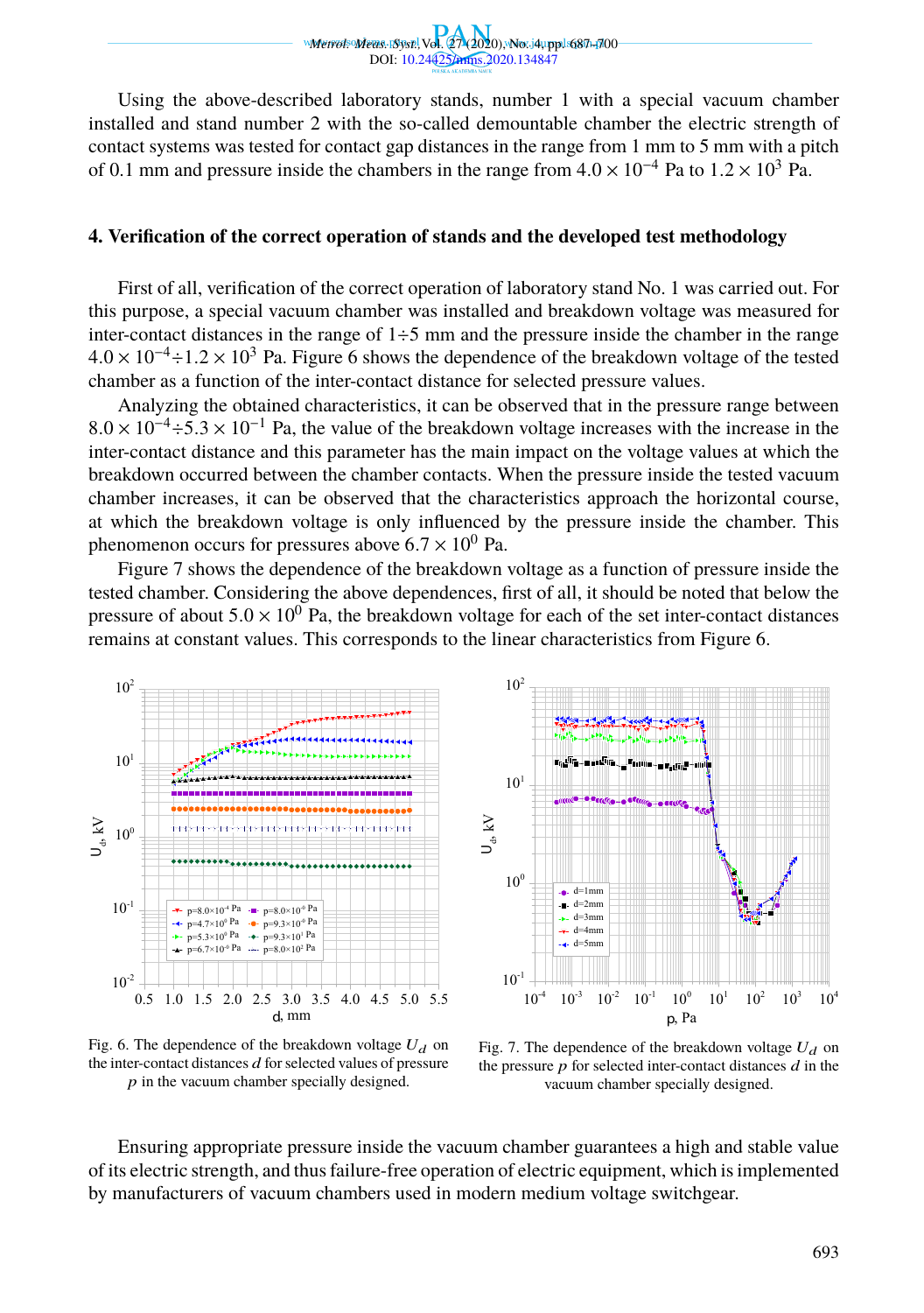With an increase in pressure above  $5.0 \times 10^{0}$  Pa, a sharp decrease in breakdown voltage is visible until reaching a minimum value of approx. 0.4 kV for pressures in the range of  $8.0 \times$  $10^1 \div 1.2 \times 10^2$  Pa. Along with the mentioned decrease in strength, emerging glow discharge was observed. Further aeration of the chamber's inter-contact space results in an increase in electric strength.

Similar measurements were carried out using test stand No. 2, based on a demountable vacuum chamber. The values of breakdown voltages inside the chamber were measured for inter-contact distances from 2 mm to 5 mm, for a pressure range of  $4.0 \times 10^{-4} \div 4.4 \times 10^{2}$  Pa. Figure 8 shows the values of the measured breakdown voltages as a function of inter-contact distances for selected pressure values.

For pressures in the range of  $4.0 \times 10^{-4} \div 3.0 \times 10^{-1}$  Pa, the breakdown voltage is mainly affected by the inter-contact distance. With further aeration of the chamber, this situation changes in favour of the pressure value, which has been observed from about  $4.5 \times 10^{-1}$  Pa. A similar phenomenon occurred during measurements with the previous test stand.

Figure 9 presents the dependence of the breakdown voltage  $U_d$  as a function of pressure inside the demountable chamber for the tested inter-contact distances *d*. Analyzing the dependences presented above, similar graphs can be observed as for stand No. 1 (Fig. 7). For pressures below about  $4.0 \times 10^{-1}$  Pa, constant breakdown voltages occur.



Fig. 8. The dependence of the breakdown voltage  $U_d$  on the inter-contact distances  $d$  for selected values of pressure  $p$  in the demountable vacuum chamber.

Fig. 9. The dependence between breakdown voltage  $U_d$ and pressure  $p$  for selected inter-contact distances  $d$  of the demountable vacuum chamber.

With further increase of pressure inside the chamber, there is a sharp drop in the breakdown voltage at which glow discharges were also observed. The smallest recorded breakdown voltage was about  $0.3$  kV.

## **5. Measurement uncertainty analysis of the developed research methodology**

Based on the measurements carried out, static measurement uncertainty (type A) related to the series of measurements and type B uncertainty were calculated which is based on the scientific judgment of the experimenter using all information about the measurement and sources of its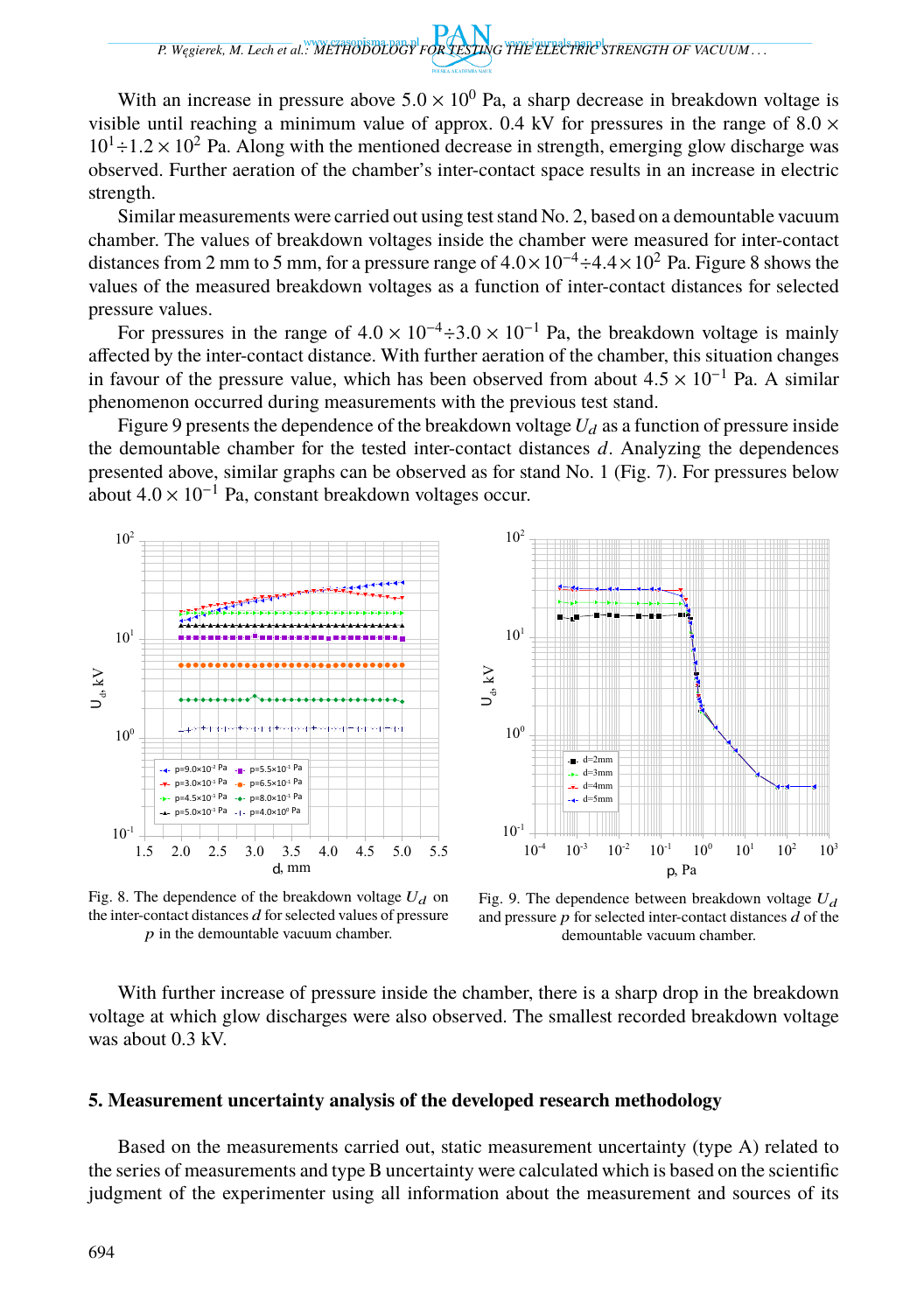

uncertainty. The methodology and results of voltage and current calibration performed by the manufacturer of the test set as described before are presented.

Type A evaluations of measurement uncertainty is calculated when the performed tests consist in carrying out a specific number of measurements and then calculating the arithmetic [me](#page-8-0)an, which is taken as the final result  $[25-27]$ . Direct type A measurement uncertainty for jump voltage  $u_A(U_d)$  measurements is equal to the standard deviation of the mean (1):

<span id="page-8-0"></span>
$$
u_A(U_d) = \sqrt{\frac{1}{n(n-1)} \sum_{i=1}^n (U_{di} - \overline{U_d})^2},
$$
 (1)

where:  $U_{di}$  – jump voltage for the i-th measurement;  $\overline{U_d}$  – average jump voltage for *n* measurements; *n* – number of measurements taken.

For the calculation of type B measurement uncertainty, we use information about the measuring instruments used in the tests. We define this uncertainty with the following expression (2):

<span id="page-8-1"></span>
$$
u_B(U_d) = \frac{\Delta x}{\sqrt{3}}.
$$
 (2)

The calibration uncertainty ∆*x* is determined on the basis of technical data of the measuring instrument (3). In the case of tests carried out with the use of the above-described stands, the calibration uncertainty is mainly influenced by the measured value of the flash-over voltage  $U_d$ , as well as the measuring range *z*:

$$
\Delta x = c_1 x + c_2 z. \tag{3}
$$

The  $c_1$  and  $c_2$  coefficients were specified by the manufacturer of the measuring instrument installed in the control panel. They are respectively:  $c_1 = 0.05\%$  and  $c_2 = 0.01\%$ . The total measurement uncertainty is calculated as follows (4):

$$
u(U_d) = \sqrt{u_A^2(U_d) + u_B^2(U_d)}.
$$
 (4)

Measurement uncertainty of type A was calculated for a series of 10 measurements of breakdown voltage for an inter-contact distance of 4 mm, made using two test stands described above. Analogous calculations were made in order to calculate type B uncertainty. Then, the total value of the measurement uncertainty was calculated for test stands No. 1 and No. 2. Figures 10 and 11 show the dependences of the measured values of breakdown voltage and total uncertainty as a function of pressure for the test stand with a special-design chamber and the test stand based on a demountable vacuum chamber.

For flash-over voltage measurements in a special version of the vacuum chamber, in the pressure range  $4.0 \times 10^{-4} \div 8.0 \times 10^{-2}$  Pa, the total uncertainty was approx. 1 kV, which is, respectively, approx. 2.5% of the measured value of the breakdown voltage. When the pressure was increased to  $8.0 \times 10^{0}$  Pa, the calculated value of the total uncertainty was from 3% to 5% of the measured value. For pressures from  $8.0 \times 10^{0}$  Pa to  $1.2 \times 10^{3}$  Pa, the values of the total measurement uncertainty increased intensively. It is worth noting, however, that type B measurement uncertainty has the biggest influence on the total value of the measurement uncertainty.

The total measurement uncertainty for the stand with a demountable chamber in the pressure range  $4.0 \times 10^{-4} \div 3.0 \times 10^{-1}$  Pa was approx. 0.8 kV, which corresponds to approx. 2.5% of the measured value of the breakdown voltage. Above the pressure of <sup>3</sup>.0×10−<sup>1</sup> Pa, the total uncertainty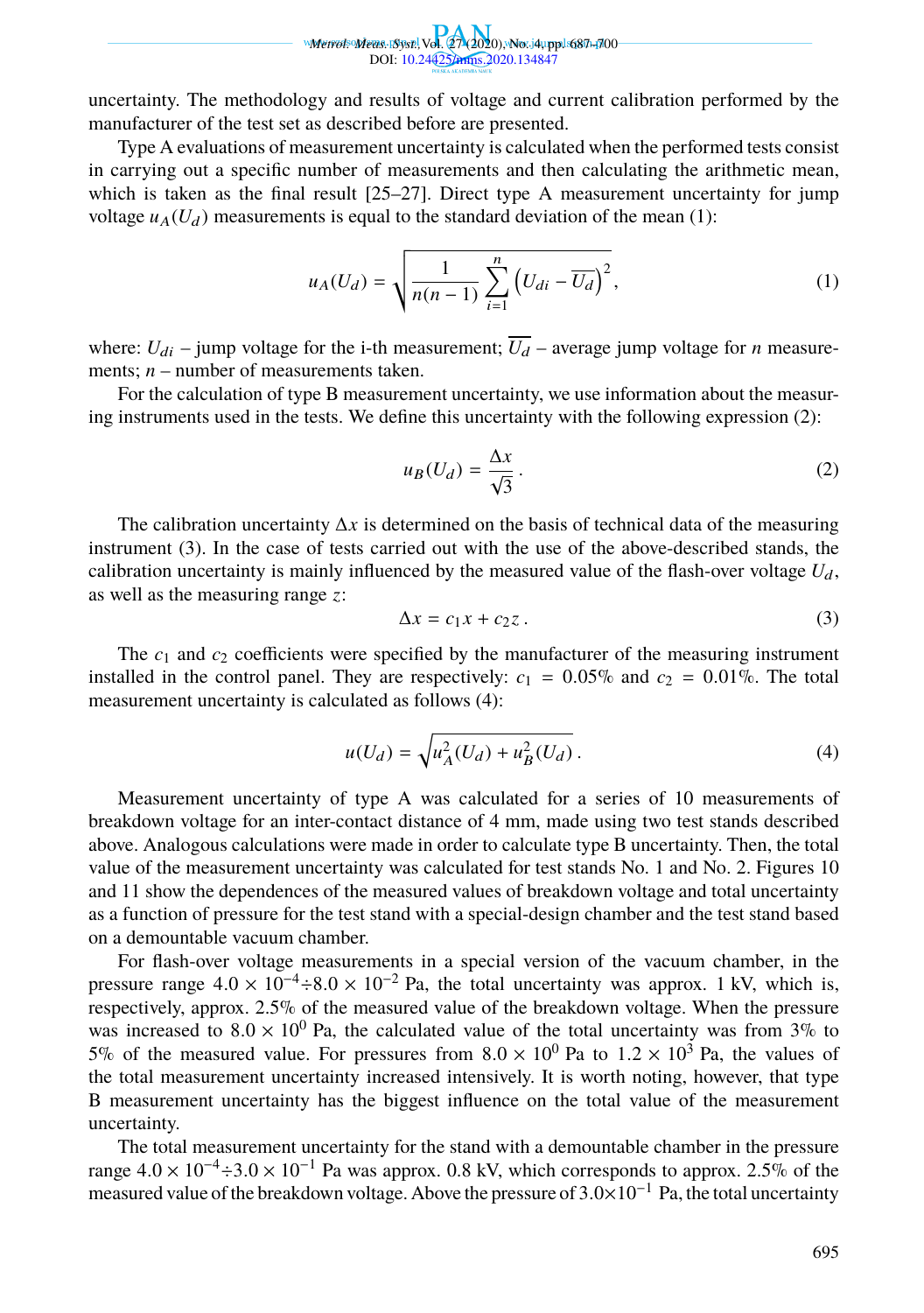



Fig. 10. The dependence of mean values of breakdown voltages and total measurement uncertainty as a function of pressure in the chamber specially designed for the intercontact distance  $d = 4$  mm.

Fig. 11. The dependence of mean values of breakdown voltages and total measurement uncertainty as a function of pressure in the demountable chamber for inter-contact distance  $d = 4$  mm.

value increased with the decrease of the breakdown voltage value. In this case, a similar situation occurred as in the case of the stand No. 1. The main influence on the total uncertainty was exerted by type B uncertainty. One of the solutions that can reduce the value of type B uncertainty in both cases is reducing the measuring range in certain pressure ranges which is possible with the use of the control panel.

#### **6. Voltage and current calibration of the test set**

According to the PE EN-60060 standard, the maximum error of the measured system must be less than 3% of the value on the standard, after taking into account the measurement uncertainty. The measurement class of the standards used during the test was intentionally decreased to a level of 1%. Therefore, the actual measurement uncertainty values are lower than those given in the tables below. The total measurement uncertainty of the system is given as the expanded uncertainty, with a normal distribution with a 95% confidence level and a coverage factor  $k = 2$ . The calculation results are summarized in Tables 3 and 4.

The following dependences were used in the calculations (5,6,7):

$$
\delta = X_{\rm OB} - X_{\rm standard},\tag{5}
$$

$$
\delta_{\%} = \frac{X_{\text{OB}} - X_{\text{standard}}}{X_{\text{standard}}} \times 100\%,\tag{6}
$$

$$
\overline{X} = 2 \times \sqrt{\delta^2 + \overline{x}_{\text{standard}}^2 + \left(\frac{l.s.d.}{\sqrt{3} \times 2}\right)^2},\tag{7}
$$

where:  $\delta$  – absolute error (scalar),  $\delta_{\mathcal{G}_0}$  – relative error,  $\bar{x}_{standard}$  – measurement uncertainty of the reference standard, l.s.d. – the least significant digit,  $X_{OB}$  – voltage/current value on the tested object,  $X_{standard}$  – voltage/current value on the reference standard,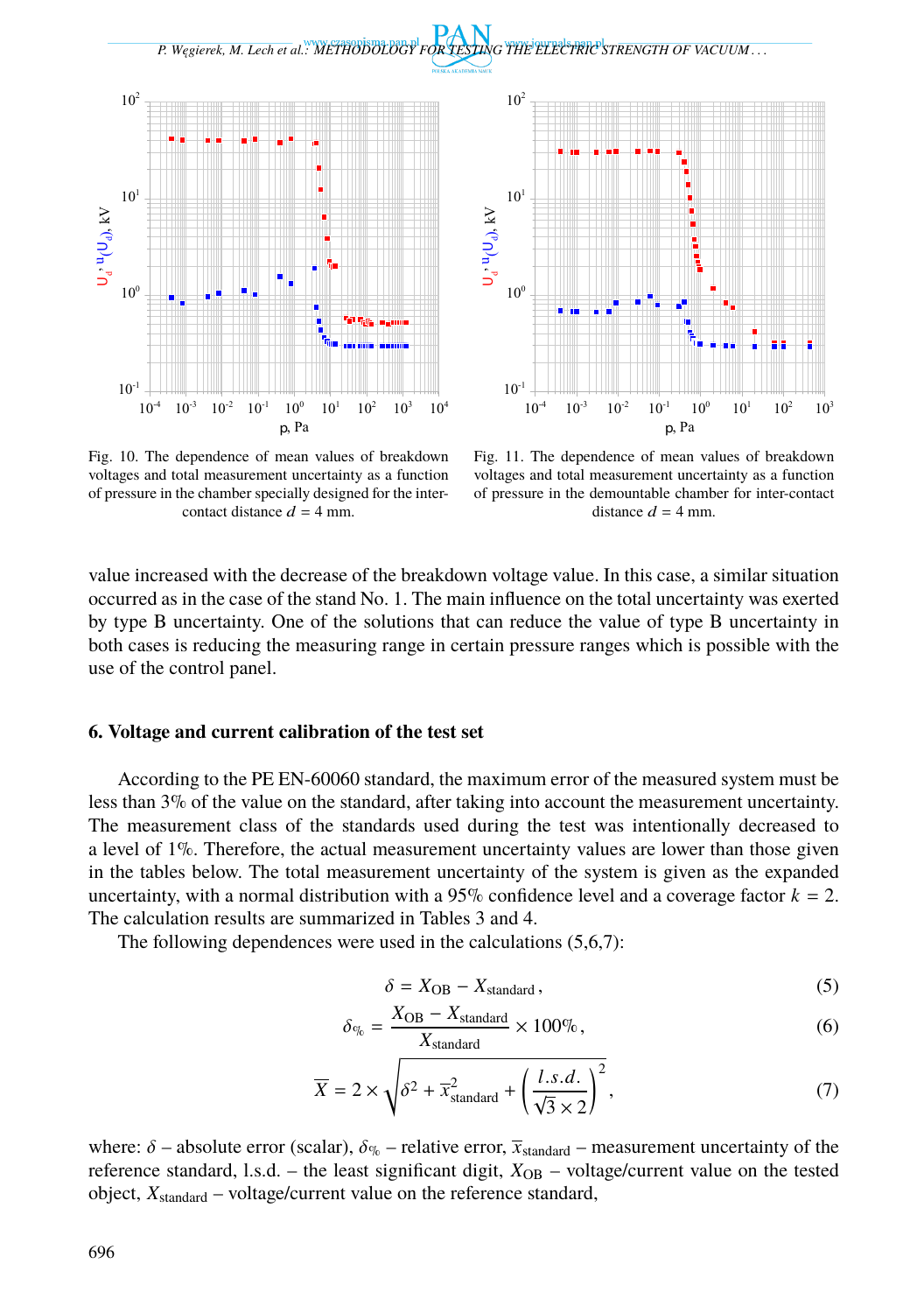

| <b>Voltage</b><br>on the<br>tested object | <b>Voltage</b><br>reference<br>standard | <b>Absolute</b><br>error | <b>Relative</b><br>error | <b>Total</b><br>measurement<br>uncertainty | <b>Total</b><br>measurement<br>uncertainty<br>(percentage) |
|-------------------------------------------|-----------------------------------------|--------------------------|--------------------------|--------------------------------------------|------------------------------------------------------------|
| $U_{OR}$ [kV]                             | $U_{\text{standard}}$ [kV]              | $\delta$ [kV]            | $\delta$ <sub>%</sub> %  | $\overline{U}$ [kV]                        | $\overline{U}_{\%}\ [\%]$                                  |
| 5.1                                       | 5.1                                     | 0.0                      | 0.00                     | 0.08                                       | 1.51                                                       |
| 10.1                                      | 10.1                                    | 0.0                      | 0.00                     | 0.12                                       | 1.15                                                       |
| 15.0                                      | 15.1                                    | $-0.1$                   | $-0.66$                  | 0.26                                       | 1.70                                                       |
| 20.0                                      | 20.1                                    | $-0.1$                   | $-0.50$                  | 0.29                                       | 1.44                                                       |
| 25.0                                      | 25.1                                    | $-0.1$                   | $-0.40$                  | 0.33                                       | 1.30                                                       |
| 30.1                                      | 30.2                                    | $-0.1$                   | $-0.33$                  | 0.37                                       | 1.21                                                       |
| 35.0                                      | 35.2                                    | $-0.2$                   | $-0.57$                  | 0.54                                       | 1.52                                                       |
| 40.0                                      | 40.2                                    | $-0.2$                   | $-0.50$                  | 0.57                                       | 1.42                                                       |
| 45.0                                      | 45.3                                    | $-0.3$                   | $-0.66$                  | 0.75                                       | 1.66                                                       |
| 50.0                                      | 50.3                                    | $-0.3$                   | $-0.60$                  | 0.79                                       | 1.56                                                       |

Table 2. Measurement and calculation results during voltage calibration.

Table 3. Measurement and calculation results during current calibration.

| <b>Voltage</b><br>on the<br>tested object | <b>Voltage</b><br>reference<br>standard | <b>Absolute</b><br>error | <b>Relative</b><br>error  | <b>Total</b><br>measurement<br>uncertainty | <b>Total</b><br>measurement<br>uncertainty<br>(percentage) |
|-------------------------------------------|-----------------------------------------|--------------------------|---------------------------|--------------------------------------------|------------------------------------------------------------|
| $I_{\rm OB}$ [mA]                         | $I_{\text{standard}}$ [mA]              | $\delta$ [mA]            | $\delta$ <sub>%</sub> [%] | $I$ [mA]                                   | $I_{\%}$ [%]                                               |
| 5.0                                       | 5.02                                    | $-0.02$                  | $-0.40$                   | 0.09                                       | 1.72                                                       |
| 10.1                                      | 10.12                                   | $-0.02$                  | $-0.20$                   | 0.12                                       | 1.22                                                       |
| 15.5                                      | 15.56                                   | $-0.06$                  | $-0.39$                   | 0.20                                       | 1.32                                                       |
| 20.2                                      | 20.23                                   | $-0.03$                  | $-0.15$                   | 0.22                                       | 1.08                                                       |
| 25.5                                      | 25.65                                   | $-0.15$                  | $-0.58$                   | 0.40                                       | 1.56                                                       |
| 30.1                                      | 30.25                                   | $-0.15$                  | $-0.50$                   | 0.43                                       | 1.42                                                       |
|                                           |                                         |                          |                           |                                            |                                                            |

On the basis of the results presented in Tables 2 and 3, the relations between the voltage value on the standard and the total measurement uncertainty of the voltage as a function of voltage value on the tested object (Fig. 12) as well as the relations between the current value on the standard and the total measurement uncertainty of the current as a function of current value on the tested object (Fig. 13) were generated.

The total measurement uncertainty, both for voltage and current measurements, did not exceed 3%, so the final assessment based on the PE EN-60060 standard is positive.

The research stands presented in this article are innovative solutions allowing, among others for testing of the electric strength of the inter-contact space, which can be used to diagnose the efficiency of vacuum chambers dedicated to medium voltage switchgear. The special design of the tested vacuum chambers, as well as the availability of a test stand based on the so-called demountable vacuum chamber, allow testing of the impact of a number of parameters (including the inter-contact distance, pressure inside the chamber, the content of the electronegative gas mixture in the chamber, type of load, type of contacts and their structure), both on the values of dielectric strength of the chambers as well as on the parameters related to the process of formation,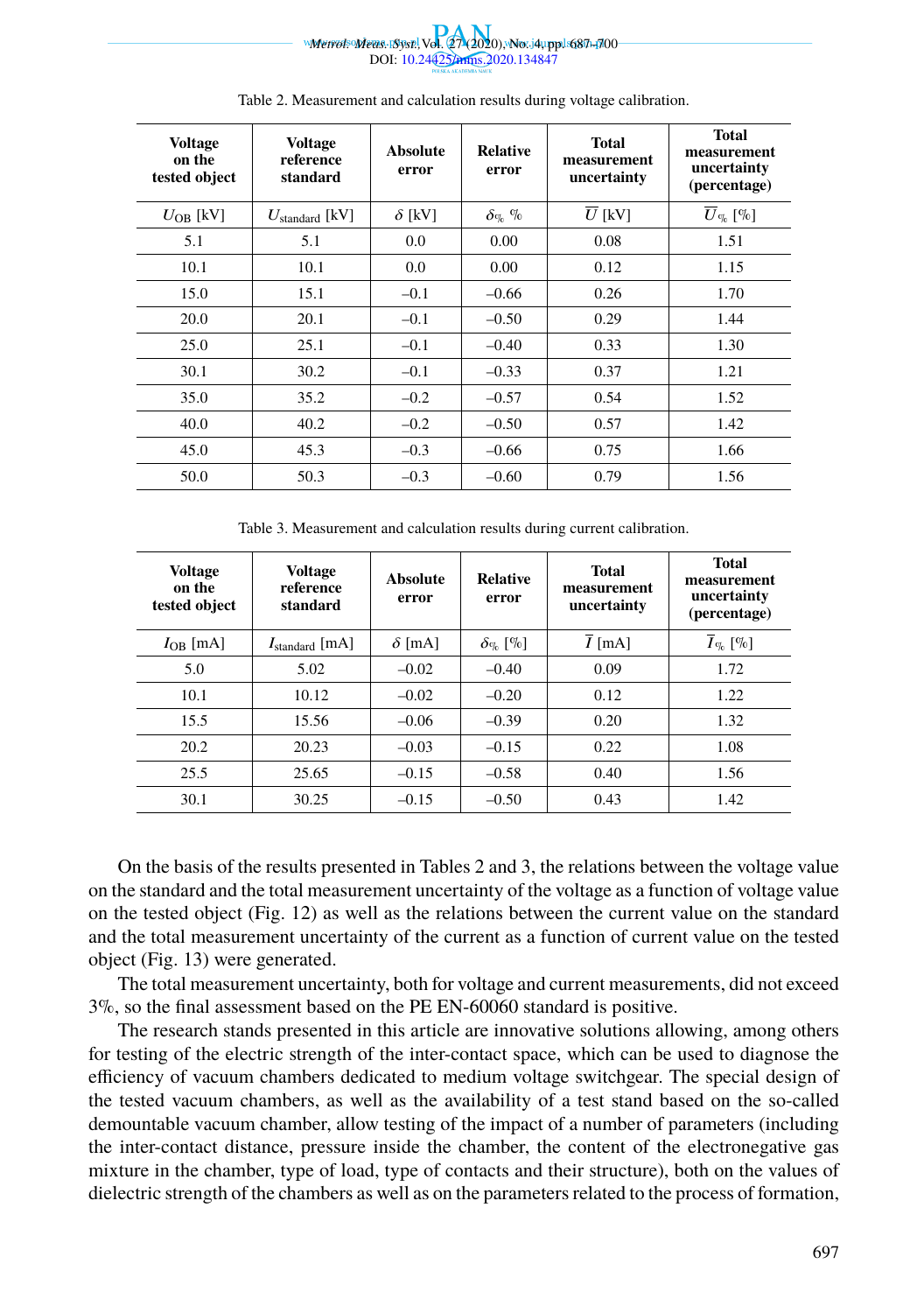

Fig. 12. The dependence of the voltage value on the standard and the total measurement uncertainty of the voltage as a function of the voltage value on the tested object.

Fig. 13. The dependence of the current value on the standard and the total measurement uncertainty of the current as a function of the current value on the tested object.

burning and extinguishing of an electric arc in a vacuum which will be carried out in subsequent stages of research and development work conducted by the authors of the article.

Analyzing the obtained results of measurements of electric strength, it can be stated that the developed methodology of tests carried out using designed and constructed test stands is correct and provides correct information on the phenomena occurring during electric discharge in a vacuum. In addition, the test set used to power the described stations meets the requirements of calibration standards, which was confirmed by laboratory tests and subsequent calculations. The measurement uncertainty determined on the basis of target measurements reached unsatisfactory values in certain ranges. To eliminate this phenomenon, in the near future work will be undertaken to improve the grounding condition of the test stands, using innovative equipment designed for this purpose, as well as further modifications of the stands, in order to improve the distribution of the electromagnetic field and thus eliminate partial discharges. A significant dispersion of the results obtained in certain ranges may also indicate that the conditioning process of the tested vacuum chambers has not been fully completed. A separate issue is also taking into account the vacuum losses in the section between the vacuum pump and the test chambers or installing an additional vacuum gauge near the test objects, which is also in the nearest future plans of the research team.

### **Acknowledgements**

This work was supported by the National Centre for Research and Development and cofinanced from the European Union funds under the Smart Growth Operational Programme (grant # POIR.04.01.04-00-0130/16).

#### **References**

[1] Power engineering, distribution and transmission, Polish Power Transmission and Distribution Association's Report, Poznań, 2018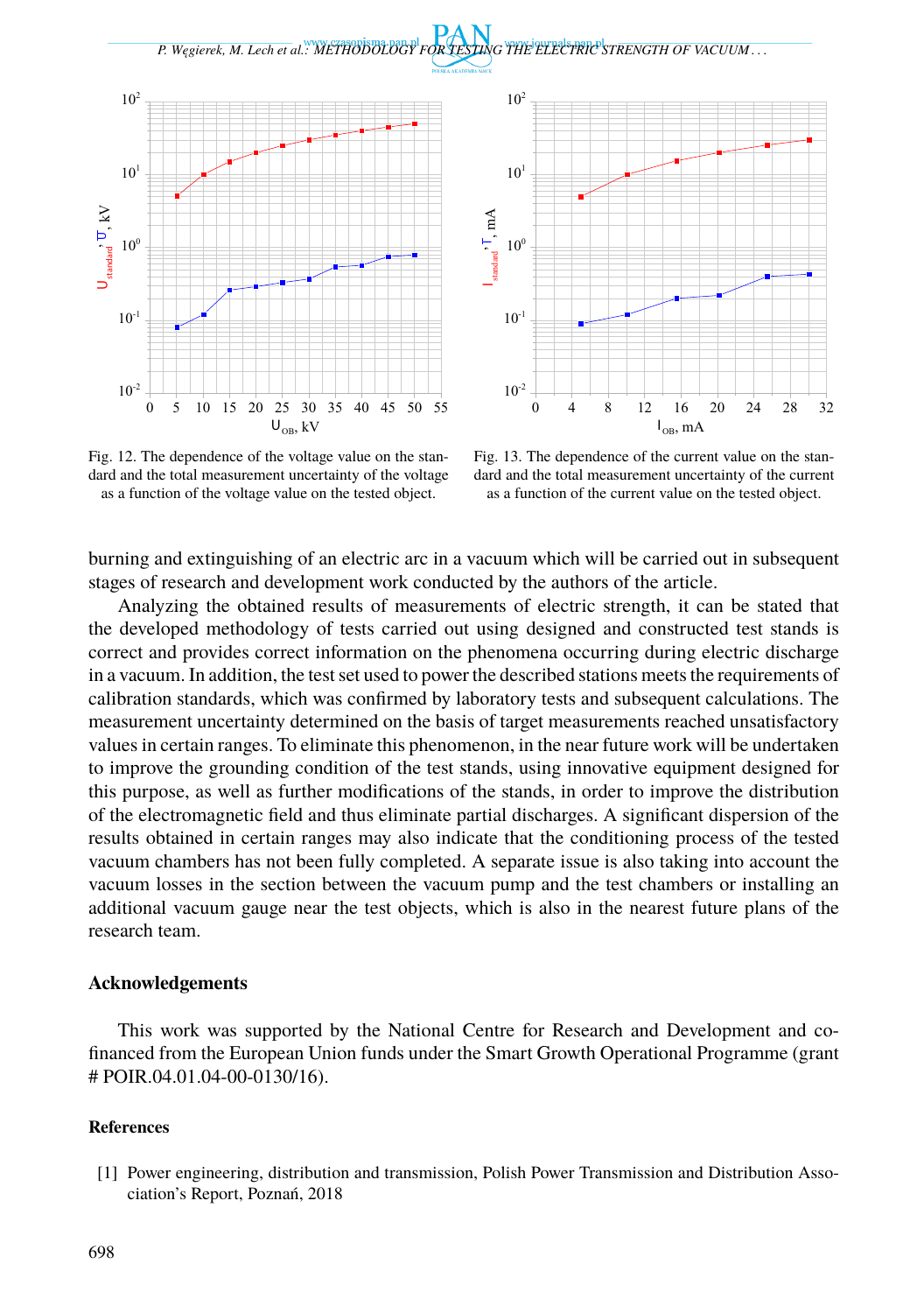

- [2] Power engineering, distribution and transmission, Polish Power Transmission and Distribution Association's Report, [Poznań, 2019](https://doi.org/10.24425/118169)
- [3] Regulation of the Minister of Economy dated May 5, 2007 on the detailed conditions for the operation of the power system.
- [4] Quality Regulation 2018–2025 fo[r Distribution System Operators.](https://doi.org/10.24425/bpasts.2020.131837)
- [5] CEER Benchmarking Report 6.1 on the Continuity of Electricity and Gas Supply, Council of European Energy Regulators, Brussels, 2018.
- [6] Draft Poland's E[nergy Policy 2040, Ministry of Energy, W](https://doi.org/10.1515/mms-2017-0020)arsaw, 2019.
- [7] Cheng, H. M., Huang, Q. F., Ji, F., Xu, Q., Liu, J., & Tian, Z. Q. (2018). System for Calibrating Analogue Merging Units in Absence of Synchronization Signals. *Metrology and Measurement Systems, 25*(1), 129–138. https://doi.org/10.24425/118169
- [8] Kolimas, Ł., Łapczyński, S., Szulborski, M., & Świetlik, M. (2020). Low voltage modular circuit breakers: FEM employment for modelling of arc chambers. *Bulletin of the Polish Academy of Sciences: Technical Sciences, 68*(1), 61–70. https://doi.org/10.24425/bpasts.2020.131837
- [9] [Mišák, S., Hamacek, Š., & Bartłomiejc](https://doi.org/10.1201/9781315221618)zyk, M. (2017). Verification of a novel method of detecting faults in medium-voltage systems with covered conductors. *Metrology and Measurement Systems, 24*(2), 277–288. https://doi.org/10.1515/mms-2017-0020
- [10] United Nations. (2017). Kyoto Protocol to the United Nations Framework Convention on Climate Change. Kyoto.
- [11] Montreal Protocol. (1987). Montreal Protocol on Substances that Deplete the Ozon Layer, Montreal.
- [12] Regulation (EU) No 517/2014 of the European Parliament and of the Coun[cil of 16 April 2014 on](https://doi.org/10.1109/ICEPE-ST.2017.8188800) [fluorinated greenhouse ga](https://doi.org/10.1109/ICEPE-ST.2017.8188800)ses. *Official Journal of the European Union*.
- [13] Slade, P. G. (2007). *The Vacuum Interrupter Theory, Design, and Application*, CRC Press. [https://doi.org/10.1201/9781315221618](https://doi.org/10.1007/s00502-018-0673-9)
- [14] Chmielak, W., & Pochanke, Z. (2012). Diagnostic of vacuum on the basis of the dielectric strength, *Przegl ˛ad Elektrotechniczny, 88*(12B), 311–314.
- [15] Chmielak, W. (2014). Review of methods of diagnostics [of the vacuum in vacuum circuit breakers,](https://doi.org/10.1109/DEIV.1998.738629) *Przegl ˛ad Elektrotechniczny, 90*(2), 213–216. https://doi.org/10.12915/pe.2014.02.54
- [16] Falkingham, L. T. (2017). The Future of Vacuum Switchgear, 4th International Conference on Electrical Power Equipment–Switching [Technology, China, 80–84.](https://doi.org/10.1109/DEIV.1998.738634) https://doi.org/10.1109/ ICEPE-ST.2017.8188800
- [17] Kuschel, M., Helbig, D., & Feeberger, R. (2018). Trends und Innovationen bei Hochspannungs produkten und Hochspannungs schaltanlagen. *[Elektrotechnik & Information](https://doi.org/10.1109/14.231553)stechnik, 135*(8), 492–496. https://doi.org/10.1007/s00502-018-0673-9
- [18] Damstra, G. C., Merck, W. F. H., Bos, P. J., & Bouwmeester, C. E. (1998). Diagnostic Methods for Vacuum State Estimation, *Proceedings ISDEIV. 18th International Symposium on Discharges and Electrical Insulation in Vacuum (Cat. No. 98CH36073)*, 443–446. https://doi.org/10.1109/DEIV.1998.738629
- [19] Frontzek, F. R., & Konig, D. (1998). Methods for internal pressure diagnostic of vacuum circuit breakers. In Proceedings ISDEIV. *18th International Symposium on Discharges and Electrical Insulation in Vacuum (Cat. No. 98CH36073), 2*, 467–472. https://doi.org/10.1109/DEIV.1998.738634
- [20] Frontzek, F. R., & Konig, D. (1993). Measurement of emission currents immediately after arc polishing of contacts-Method for internal-pressure diagnostics of vacuum interrupters. *IEEE Transactions on Electrical Insulation, 28*(4), 700–705. https://doi.org/10.1109/14.231553